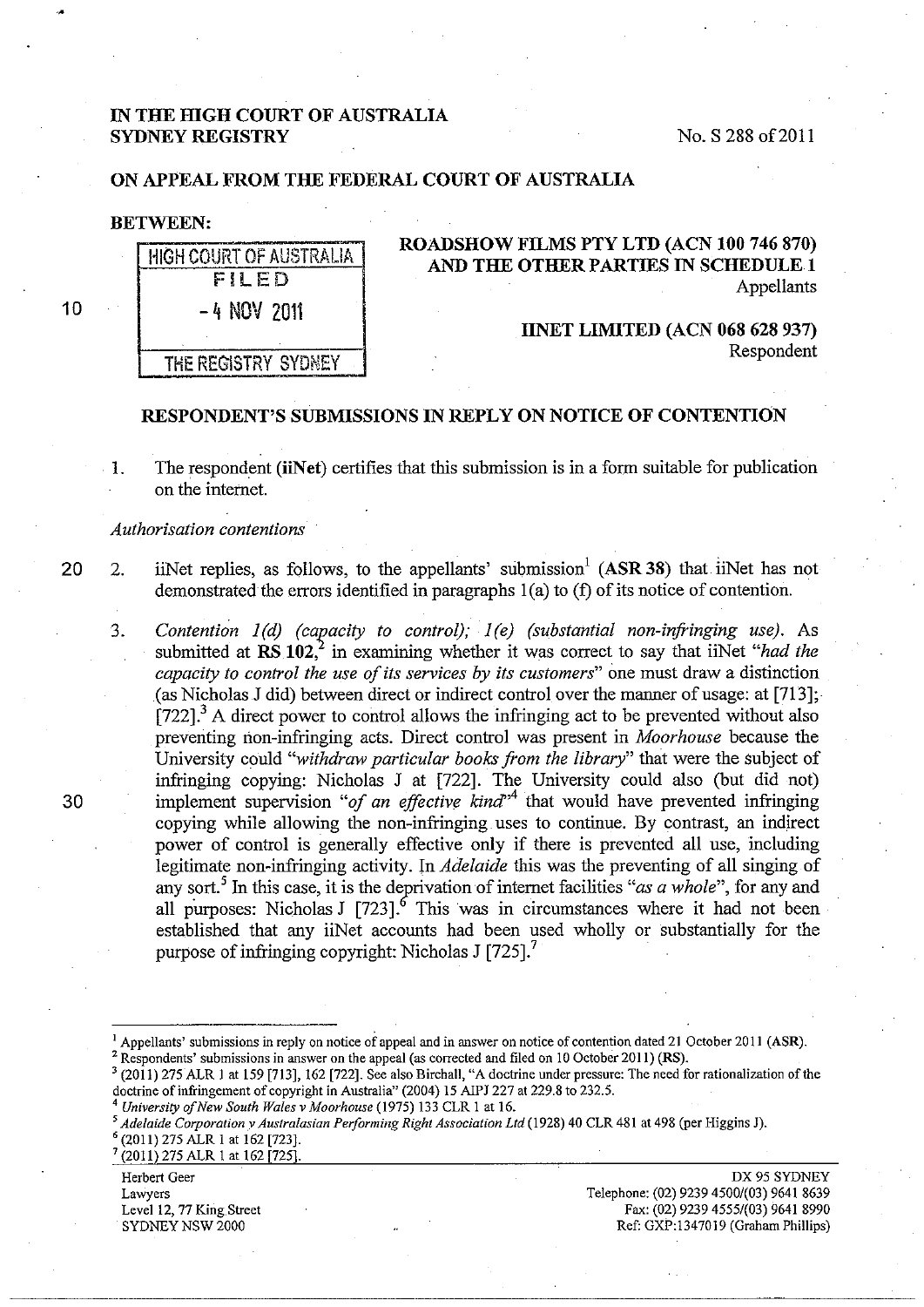While s 101(1A)(a) and authorities including *Adelaide* refer to *power to prevent*, other authorities (including *Moorhouse)* also adopt the language of contro1.8 The extent of a person's power to prevent an infringement will be influenced by the alleged authoriser's ability to control access to the copyright material and how that material is used. See, for example, *WEA v Hanimex* (where Gummow J commented that no *"direct connection or*  control" had been shown<sup>9</sup>); *Australian Tape Manufacturers Association* (where the manufacturer had no control over how the tapes were used in the home<sup>10</sup>) and *CBS Incorporated v Ames*<sup>11</sup> (which would doubtless have been decided differently if the taping had taken place on the defendants' premises where direct control of equipment and usage – e.g. by supervision – would have been available<sup>12</sup>).

5. In the present case, Nicholas J recognised the distinction between direct and indirect control to prevent infringing activity. His Honour correctly held that no direct control was available to iiNet and that this was relevant to s  $101(1A)(a)$ : at [722], [723].<sup>13</sup> The appellants' contrary submission that iiNet had *"control over the way the services were being used'* and *"control over the act of primary infringement at the time of the infringement"* **(ASR 17; ASR 11)** is not supported by the evidence and is contradicted by the primary judge's findings: **RS 18.** References by the appellants to *"control over the relevant connection to the internef'* or the like **(ASR 10, 11,** 22, 23) cannot be equated with control over the manner of usage of internet services or online copyright material.

6.. In fact, iiNet had no control over the copyright material itself. It also had no control over how that material was used on the BitTorrent system: primary judgment [404]-  $[409]$ .<sup>14</sup> iiNet could not monitor its users' use of the BitTorrent system: primary judgment [403].<sup>15</sup> It had no power over any aspect of the BitTorrent system: primary judgment at [424].<sup>16</sup> There were also no technical measures iiNet could have taken to curtail the extent of the infringements: primary judgment  $[424]$ .<sup>17</sup> The only control iiNet had was the indirect measure of suspension or termination, which arose only after the act of primary infringement had occurred.

- 7. Unlike Nicholas J, both Emmett and Jagot JJ failed to draw any clear line between direct and indirect control and the relevance of that distinction to  $s 101(1A)(a)$ . iiNet respectfully submits that this was an error and their Honours' findings at [193], [426], [473] and  $[476(3)]^{18}$  were accordingly too broad.
- 8. *Contentions 1(a) (sought to assure); 1(b) (tacit approval); 1(f) (attitude).* See **RS 13**, **82-83, 100.** In the appeal the appellants expressly abandoned any challenge to the primary judge's acceptance of the evidence of Mr Malone and Mr Dalby: Nicholas J

~-·---------- --- -------------~·---------

10

4.

20

30

 $\overline{2}$ 

*<sup>8</sup>University of New South Wales* **v** *Moorhouse* **(1975) 133 CLR 1 at 13, 14;** *Australian Tape Manufacturers Association Ltdv Commonwealth 4 Australia* (1993) 176 CLR 480 at 497, 498; *Australasian Performing Right Association Ltd v Jain* (1990) 26 FCR 53 at 61; *Australasian Performing Right Association Ltdv Metro on George Pty Ltd* (2004) 210 ALR 244 at 251

<sup>&</sup>lt;sup>9</sup> WEA International Inc v Hanimex Corp Ltd (1987) 17 FCR 274 at 287.<br><sup>10</sup> Australian Tape Manufacturers Association Ltd and Others v Commonwealth of Australia (1993) 176 CLR 480 at 497, 498.<br><sup>11</sup> CBS Incorporated v Ames Records and Tapes Ltd [1982] CH 91.

<sup>&</sup>lt;sup>12</sup> WEA International Inc v Hanimex Corp Ltd (1987) 17 FCR 274 at 286.<br><sup>13</sup> (2011) 275 ALR 1 at 162 [722], [723].<br><sup>14</sup> (2010) 263 ALR 215 at 301-302 [404]-[409].<br><sup>16</sup> (2010) 263 ALR 215 at 301 [424].<br><sup>16</sup> (2010) 263 ALR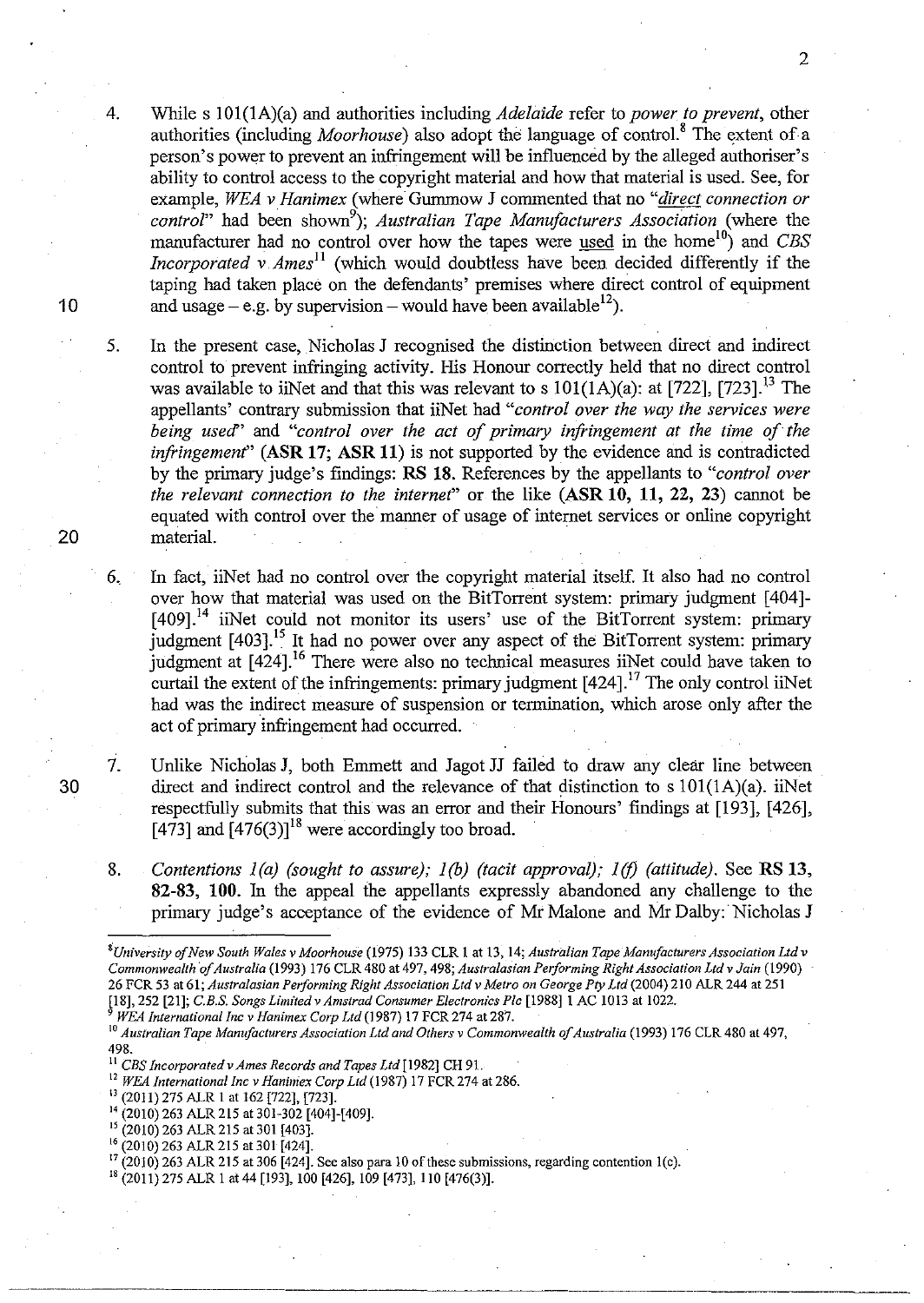[646].<sup>19</sup> The primary judge accepted Mr Malone's evidence that iiNet did not approve of its users engaging in copyright infringement: primary judgment [502]-[503]; Nicholas J It's users engaging in copyright nurmigement. primary judgment [502]-[505], inchoras J<br>[771].<sup>20</sup> Correctly, Nicholas J found it was not open to him to disturb the unchallenged findings of the primary judge: at  $[646]$ ,  $[771]$ - $[777]$ <sup>21</sup> iiNet respectfully submits Emmett and Jagot JJ erred in taking the opposite approach.<sup>22</sup>

9. It is also important to bear in mind the primary infringers were not privy to any of *"iiNet's internal documents* [or] *its communications with AFACT':* cf **ASR 34;** iiNet's alleged "conduct in response to the lallegations of *infringements*" in the AFACT notices was also not known to primary infringers: cf **ASR 34;** as to the press release see **10 RS 13.** Noting that the statutory description of authorisation *"is not satisfied until* [a] *person has acted upon the authority purportedly conferred*<sup>", 23</sup> any "tacit approval", *"assurance"* or *"contumelious attitude"* is irrelevant unless it was known and acted upon. This was not established by the evidence.

10. *Contention J(c) (measures of blocking sites and ports available).* The appellants bore the evidentiary onus regarding the reasonable steps that could have been taken: primary judgment  $[457]$ ; Nicholas J  $[735]$ - $[740]$ ,  $[745]$ .<sup>24</sup> This was acknowledged by them in their pleading, which gave particulars of the steps which the appellants alleged could have been taken.<sup>25</sup> Justice Nicholas correctly held there was insufficient evidence before the Court to establish what technical measures could have been taken: Nicholas J [736]- 20 [745].26 During the appeal, the appellants abandoned their reliance on *"blocking':*  Nicholas J  $[735]$ .<sup>27</sup> The contrary finding of Emmett J at [182] accordingly was in error. The appellants' particulars also made no reference to "shaping" and "play-penning" and the evidence on this point was very slender: Nicholas J [735]-[740], [745].<sup>28</sup> Given there was only scant suggestion at trial<sup>29</sup> that shaping was a deterring mechanism available, Jagot J's reliance on it was, with respect, wrong: at  $[426]$ ,  $[431]$ ,  $[473]$ ,  $[476(3)]$ ,  $[497]$ <sup>30</sup> The appellants' recent attempt to introduce a new "reasonable step" (the taking of action in relation to a smaller number of subscribers **(ASR 8))** is without particulars or evidence and too late to be entertained.

*Section 112E of the Copyright Act 1968 (Cth)* 

- 30
- 11. Contrary to suggestion in **ASR 39-40,** the interpretation of s 112E by the members of the Full Court was not uniform: seeRS **107.**
- 12. In **ASR39,** the appellants adopt Emmett J's view that s 112E does not support the proposition that the section *"should necessarily be construed in favour of the provider*

3

<sup>&</sup>lt;sup>19</sup> (2011) 275 ALR 1 at 146 [646]. See also T 31.23-24, 43.32-35, 44.37-38, 85.35-38, 315.27-30.<br><sup>20</sup> (2010) 263 ALR 215 at 324-25 [502]-[503]; (2011) 275 ALR 1 at 171 [771].<br><sup>21</sup> (2011) 275 ALR 1 at 146 [646], 171-172 [ 110 [476(6)], [477].<br><sup>23</sup> WEA International Inc v Hanimex Corp Ltd (1987) 17 FCR 274 at 288.<br><sup>24</sup> (2010) 263 ALR 215 at 315 [457]; (2011) 275 ALR 1 at 164-65 [735]-[740], 166 [745]. See also *Adelaide Corporation* v

*Australasian Performing Right Association Ltd* **(1928) 40 CLR 481 at 502;** *Berton v Alliance Economic Investment Co* 

<sup>&</sup>lt;sup>25</sup> Applicants' Particulars to the Amended Statement of Claim, 18 March 2009, para 97.<br><sup>26</sup> (2011) 275 ALR 1 at 164-66 [736]-[745].<br><sup>27</sup> (2011) 275 ALR 1 at 164 [735]; T 89.40-90.16, 304.1-2; see also (2010) 263 ALR 215

<sup>30 (2011) 275</sup> ALR 1 at 100 [426], 101 [431], 109 [473], 110 [476(3)], 114 [497].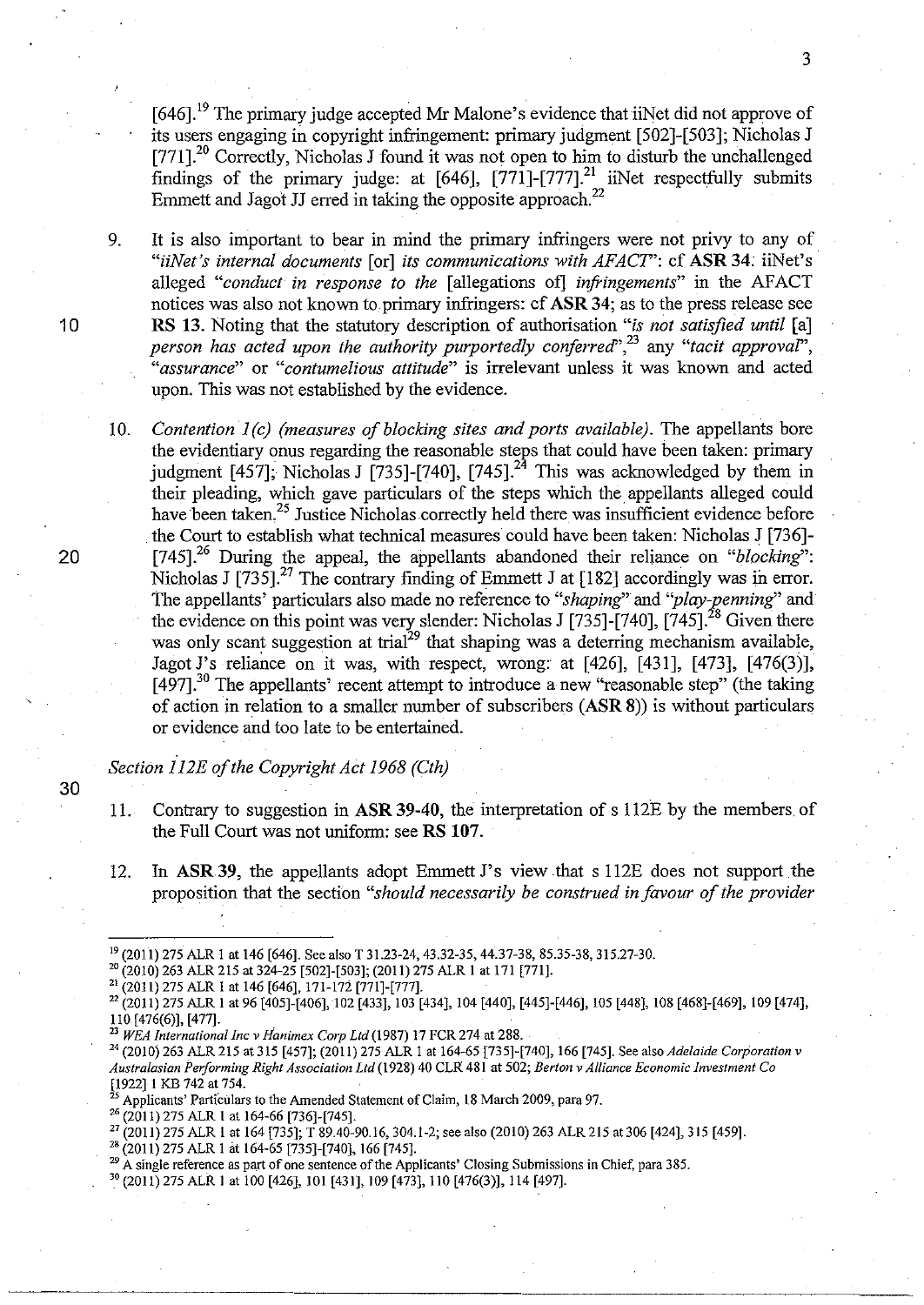*of facilities".* However, it is plain from the words of s 112E that it is a provision enacted for the benefit of carriage service providers **(CSP).** The appellants have recognised this in other submissions: **ASR 4.** Further, the objects set out in s 3(a)-(e) of the *Copyright Amendment (Digital Agenda) Act 2000* and the extrinsic materials support iiNet's construction: seeRS **109** and the Second Reading Speech, which indicates that *"the bill limits and clarifies* [ISPs] *liability and makes it plain that we do not adopt the strict liability approach that some other regimes have adopted ...* ".<sup>31</sup>

13. **ASR 40** is wrong to suggest that iiNet seeks to import into the construction of s 112E a concept not found in its terms. The area of operation of s 112E is where another person **1** 0 *"uses the facilities"* of a CSP that *''provides facilities"* for communication. The nature of the *''facilities so provided''* is a necessary question in the interpretation and application of the section. The construction proposed by iiNet, based on that statutory text, is that the section envisages all the usual incidents of the operation of a business of a CSP, and that merely because another person uses those facilities (to infringe copyright) does not lead to a conclusion of authorisation. The references in **ASR 40** at fu 1 02 to the reasons for decision of Jagot J at  $[463]$ - $[464]$  and Nicholas J at  $[792]$  do not support the appellants' submission that the Full Court rejected that submission on the ground that it imported a concept not found in the statute.

14. Section 112E declares that a CSP is not taken to have authorised an infringement 20 *"merely because*" – that is, simply by virtue of the fact that – another person uses the facilities the CSP provides. It may lead to an erroneous interpretation of the section to transpose the adverb "*merely*" such that it is taken to describe the provision of facilities rather than the use of facilities by another person: see **RS 107** at fu 132. iiNet's proposed construction gives work to do to *"merely"* because actions by a CSP outside the ordinary incidents of the business of provision of facilities for communication will take the circumstances outside the area of operation of the section.

### *Part 13 of the Telecommunications Act 1997 (Cth)*

- 15. The appellants' combination, in **ASR 42;** of the three relevant categories of information 30 should not obscure the fact that if any of the information necessary to be used by iiNet fell within the s 276 prohibition, and there was no relevant exception permitting use or disclosure, the putative steps to be taken by iiNet would not be lawful.
	- 16. Contrary to **ASR 42,** there was no *"threshold issue''* as to what it was that the officers of iiNet actually had in mind when responding to the AFACT correspondence. Jagot J addressed that question at [398] as a separate issue (which it is), not as a threshold issue.
- 17. The appellants submit that *"[s]ection 276 did not apply to the AFACT information because the information did not come into iiNet's possession or knowledge in connection with its business* ... ": **ASR 43.** The submission is inconsistent with other submissions of the appellants: see **ASR 46, AS 58-59.** More significantly, the 40 legislature has provided for controls upon a CSP that receives information in the course of its business, in statutory terms not limited to information that is confidential or private. The final sentence of **ASR 43** appeals to the policy of the statute, not its construction, and is not.a reason for rejecting iiNet's construction.

<sup>&</sup>lt;sup>31</sup> Senator Alston, Victoria---Minister for Communications, Information Technology and the Arts, Second Reading Speech, *Copyright Amendment (Digital Agenda) Bill 2000,* Senate, Hansard, 17 August 2000, p 16593.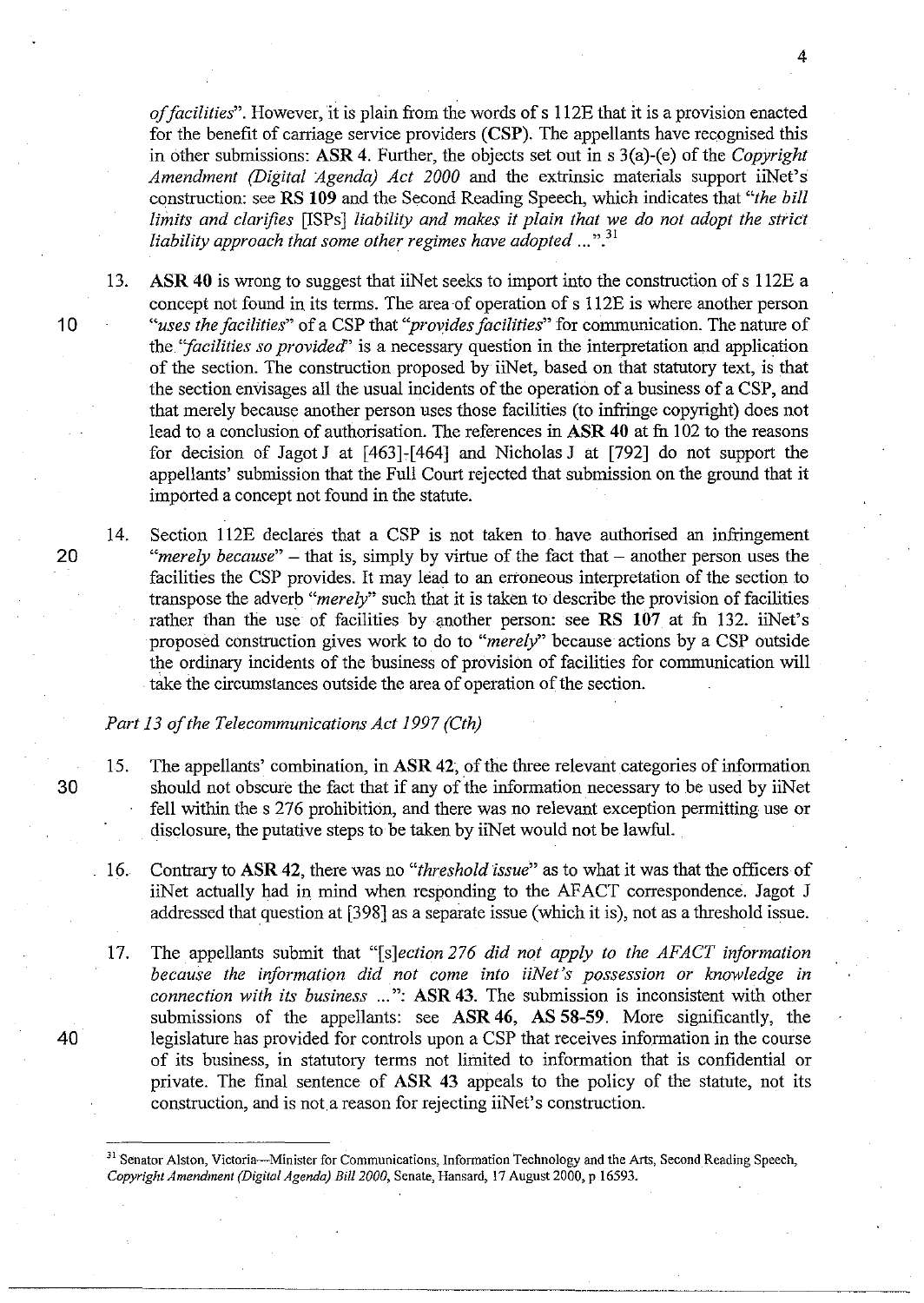- 18. **ASR 44** submits that iiNet's construction would renders 279 an ineffective provision. That is clearly mistaken, since that construction explicitly accepted the application of the exception to individual employees: **RS** 123 ..
- 19. The appellants' submissions in **ASR 45** regarding the exception in s 280 are not · persuasive. An ISP could take all and any steps envisaged in an industry code of practice, so long as those steps were lawful under the Telco Act. The appellants' submissions invert the proper relationship of the Telco Act and the (hypothetical) industry code of practice.
- 20. Contrary to ASR 46, the terms of the CRA do not amount to consent for the purposes of 10 s 289(b )(ii): see **RS 132.** Another route to the same conclusion is to recognise that the exception in s 289 operates in respect of information that *"relates to the affairs or personal particulars (including any unlisted telephone number or any address)".* Even if the definition of *"Personal Information"* in the CRA is taken to cover the field of what is meant by the statutory phrase "personal particulars (including any unlisted *telephone number or any address)",* it is clear that there is a large area outside that field -other information that relates to the affairs of a person, but does not involve his or her personal particulars. The definition of *"Personal Information"* cannot be read so broadly as to provide consent to use of all information that relates to the affairs of the subscribers (rather than their identity), yet at least part of the AFACT information is of 20 that character. Further, it is impossible to imagine that when a customer who is opening an account ticks the box indicating agreement to the terms of the CRA (see the example in the evidence of the creation of an iiNet subscriber account),  $^{32}$  that he or she had in contemplation a situation where iiNet would, in response to the insistence of a representative of rights owners, reveal and pursue its customers for the purpose of vindicating those rights.
	- 21. The final sentence of ASR 46 does not address a relevant issue. The question is the application of the Telco Act in the circumstances revealed in the evidence, not under some hypothetical different contractual regime that the appellants consider (without any pleading or evidence to support it) could or should have been brought into existence.

30 22. There'is no evidence to support the appellants' contention in **ASR 47** that there were no confidentiality restrictions governing what took place during the file sharing process.

R. Cobden

**R. P. L. Lancaster** 

**C. J. Burgess** 

40 **Counsel for the respondent** 

Tel: (02) 9930 7962 Fax: (02) 9223 2177 4 November 2011

 $32$  Malone #1, paras 82-100.

5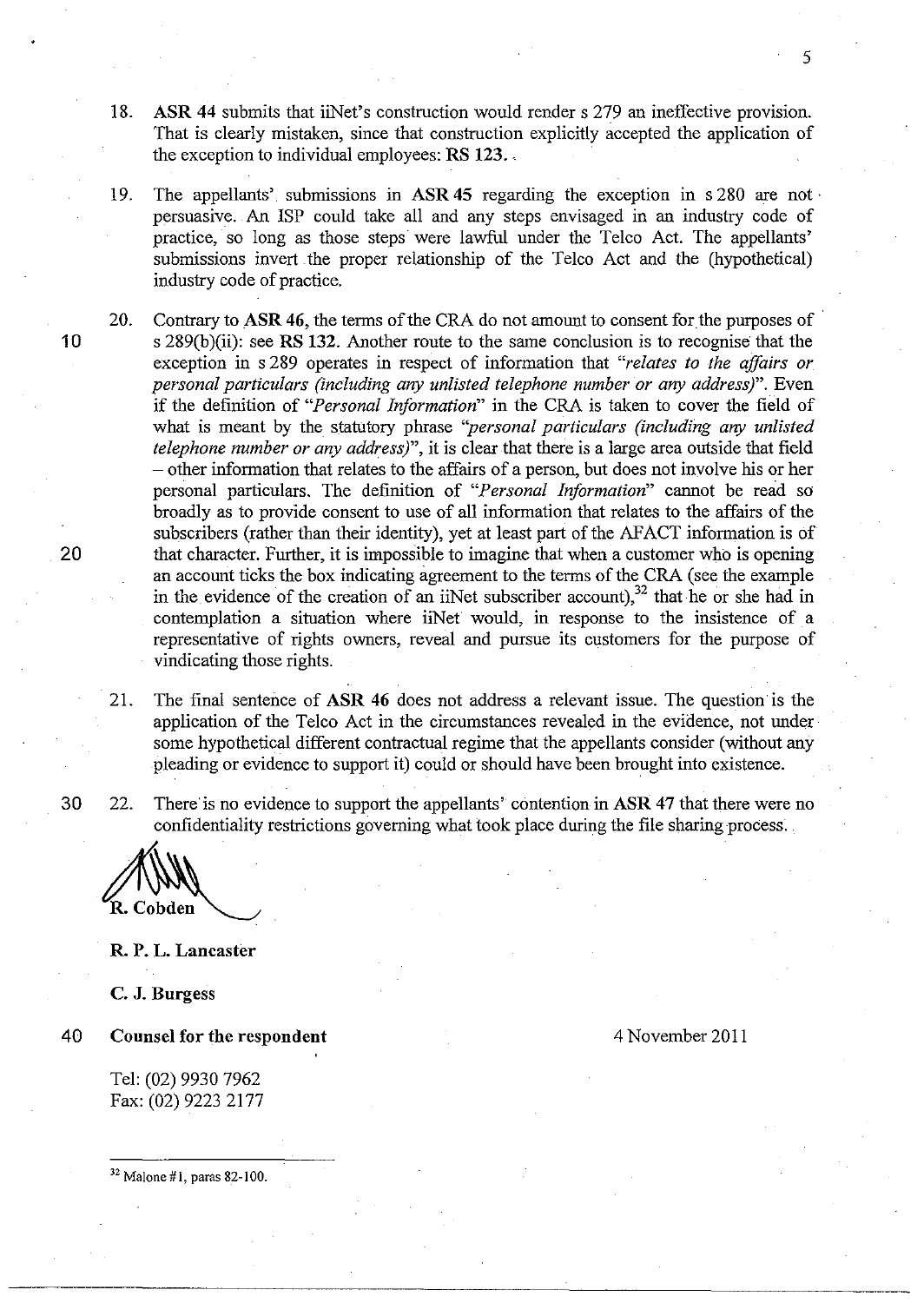# SCHEDULE 1

#### SECOND TO THIRTY-FOURTH APPELLANTS

### PARAMOUNT PICTURES CORPORATION

#### **Third Applicant**

DISNEY ENTERPRISES, INC

#### **Fifth Applicant**

TWENTIETH CENTURY FOX FILM CORPORATION

**Seventh Applicant** 

BUENA VISTA HOME ENTERTAINMENT, INC.

**Ninth Applicant** 

UNIVERSAL PICTURES (AUSTRALASIA) PTY LTD

**Eleventh Applicant** 

UNIVERSAL PICTURES INTERNATIONAL B.V

**Thirteenth Applicant** 

RINGERIKE GMBH &COKG

**Fifteenth Applicant** 

MDBF ZWEITE FILMGESELLSCHAFT MBH&COKG

**Seventeenth Applicant** 

NBC STUDIOS, INC

**Nineteenth Applicant** 

# UNIVERSAL CITY STUDIOS LLLP

**Second Applicant** 

WARNER BROS. ENTERTAINMENT INC

**Fourth Applicant** 

COLUMBIA PICTURES INDUSTRIES, INC

**Sixth Applicant** 

PARAMOUNT HOME ENTERTAINMENT (AUSTRALASIA)

**Eighth Applicant** 

TWENTIETH CENTURY FOX FILM CORPORATION (AUSTRALIA) . PTY LIMITED

**Tenth Applicant** 

VILLAGE ROADSHOW FILMS(BVI) LTD

**Twelfth Applicant** 

UNIVERSAL CITY STUDIOS PRODUCTIONS LLLP

**Fourteenth Applicant** 

**INTERNATIONALE** FILMPRODUKTION BLACKBIRD VIERTE GMBH & CO KG

**Sixteenth Applicant** 

**INTERNATIONALE** FILMPRODUKTION RICHTER GMBH &COKG

**Eighteenth Applicant**